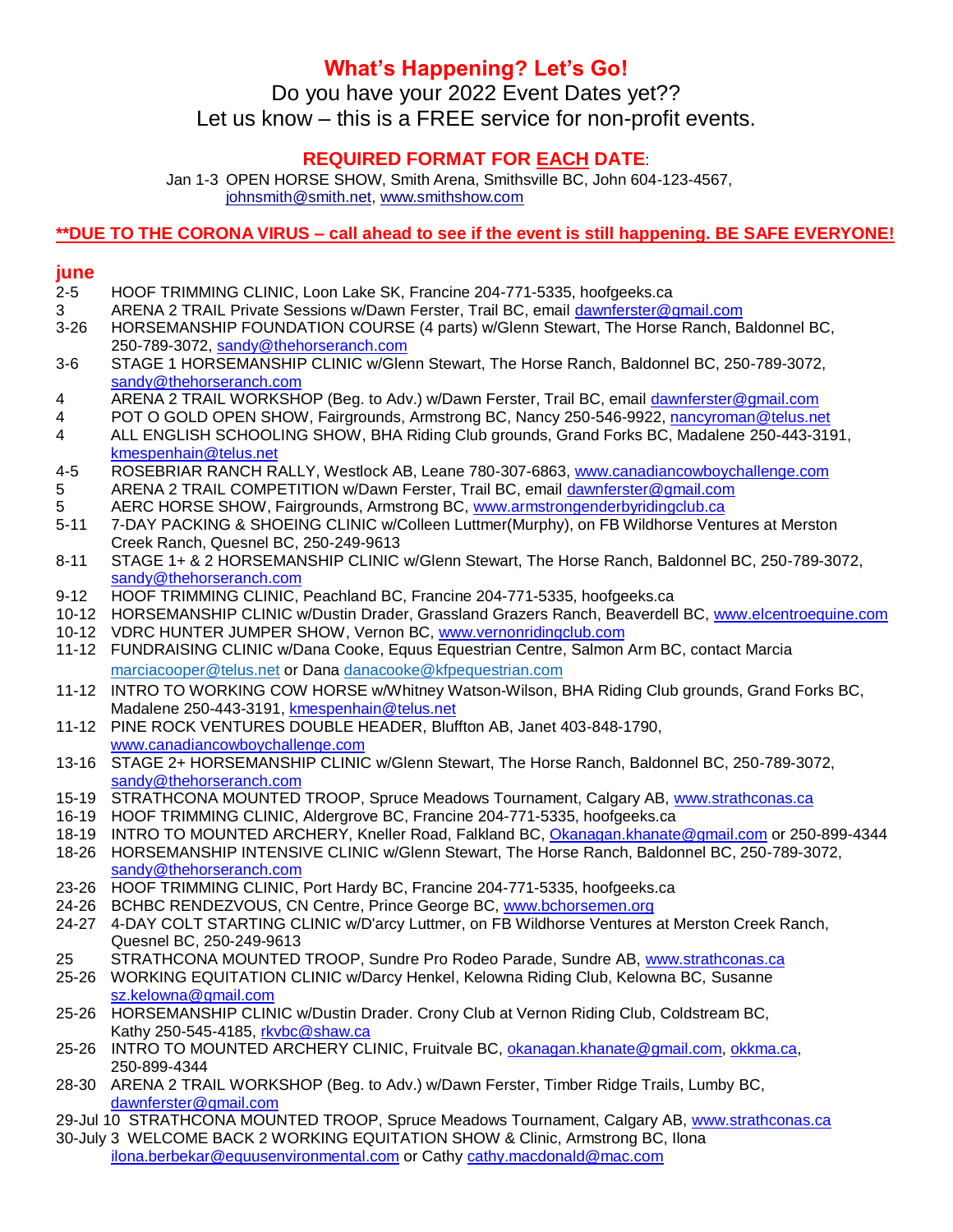# **july**

- 2 CLINIC w/Stephanie Conti, BHA Riding Club grounds, Grand Forks BC, Madalene 250-443-3191, [kmespenhain@telus.net](mailto:kmespenhain@telus.net)
- 3 ENGLISH/WESTERN SCHOOLING SHOW, Judge Stephanie Conti, BHA Riding Club grounds, Grand Forks BC, Madalene 250-443-3191, [kmespenhain@telus.net](mailto:kmespenhain@telus.net)
- 6 THE MADDEN METHOD SYMPOSIUM w/John & Beezie Madden, Eventyre Farm, DeWinton AB, [www.equestrianevents.ca,](http://www.equestrianevents.ca/) hosted by [www.c-s-h-a.org](http://www.c-s-h-a.org/)
- 7-10 HOOF TRIMMING CLINIC, Oliver BC, Francine 204-771-5335, hoofgeeks.ca
- 9-10 INTRO TO WORKING EQUITATION w/Jacquie Doucet-Howes, BHA Riding Club grounds, Grand Forks BC, Madalene 250-443-3191, [kmespenhain@telus.net](mailto:kmespenhain@telus.net)
- 11-14 STRATHCONA MOUNTED TROOP, Calgary Stampede, Calgary AB, [www.strathconas.ca](http://www.strathconas.ca/)
- 16-18 3-DAY ROUND PENNING CLINIC w/D'arcy Luttmer, on FB Wildhorse Ventures at Merston Creek Ranch, Quesnel BC, 250-249-9613
- 16-19 PRAIRIE SKY RANCH TRIPLE HEADER, Saskatoon SK, Cheryl 306-978-9596, [www.canadiancowboychallenge.com](http://www.canadiancowboychallenge.com/)
- 20-Aug 3 HIGH & WILD LEARNING HOLIDAY ADVENTURE w/Glenn Stewart, The Horse Ranch, Baldonnel BC, 250-789-3072, [sandy@thehorseranch.com](mailto:sandy@thehorseranch.com)
- 21-24 BC SUMMER GAMES, Prince George BC, [www.hcbc.ca](http://www.hcbc.ca/)
- 28-31 HOOF TRIMMING CLINIC, Sherwood Park AB, Francine 204-771-5335, hoofgeeks.ca
- 30-Aug 1 3-DAY TRUST & CONFIDENCE CLINIC #2 w/D'arcy Luttmer, on FB Wildhorse Ventures at Merston Creek Ranch, Quesnel BC, 250-249-9613
- 30-Aug 1 KIDS & YOUTH WORKING EQUITATION CLINIC & Fun Show w/Darcy Henkel, Paradise Hills Ranch, Lumby BC, Susanne [sz.kelowna@gmail.com](mailto:sz.kelowna@gmail.com)
- 30-Aug 1 MOUNTED ARCHERY Skills Clinic/Revelry, Salmon Arm BC, [okanagan.khanate@gmail.com,](mailto:okanagan.khanate@gmail.com) [okkma.ca,](http://okkma.ca/) 250-899-4344

#### **august**

- date TBA RIDE & DRIVE POKER RIDE, Cariboo Country Carriage Club, Karyn [karyngreenlees@yahoo.ca](mailto:karyngreenlees@yahoo.ca)
- 3-10 HIGH & WILD LEARNING HOLIDAY ADVENTURE w/Glenn Stewart, The Horse Ranch, Baldonnel BC, 250-789-3072, [sandy@thehorseranch.com](mailto:sandy@thehorseranch.com)
- 5-7 CRTWH 40<sup>th</sup> ANNIVERSARY EVENT, all Gaited Horses welcome! Thorsby AB, [www.crtwh.ca](http://www.crtwh.ca/)
- 11-14 ARENA 2 TRAIL WORKSHOP (Beg. to Adv.) w/Dawn Ferster, Timber Ridge Trails, Lumby BC, [dawnferster@gmail.com](mailto:dawnferster@gmail.com)
- 13-14 BAR-U CHALLENGE, Bluffton AB, Al 403-828-2044[, www.canadiancowboychallenge.com](http://www.canadiancowboychallenge.com/)
- 13-22 HARCAN TRAINING CAMP (Mounted Archery), Olds AB, [okanagan.khanate@gmail.com,](mailto:okanagan.khanate@gmail.com) [okkma.ca,](http://okkma.ca/) 250-899-4344
- 19-20 STAGE 1 HORSEMANSHIP CLINIC w/Glenn Stewart, Mission Acres Arena, Cochrane AB, 250-789-3072, [sandy@thehorseranch.com](mailto:sandy@thehorseranch.com)
- 20-21 VDRC SUMMER SHOW, Vernon BC, [www.vernonridingclub.com](http://www.vernonridingclub.com/)
- 21-22 STAGE 2+ HORSEMANSHIP WORKSHOP w/Glenn Stewart, Mission Acres Arena, Cochrane AB, 250-789-3072, [sandy@thehorseranch.com](mailto:sandy@thehorseranch.com)
- 25-28 HEART OF THE HORSE Colt Starting Competition, Silver Sage Arena, Brooks AB, tickets at [www.theheartofthehorse.ca](http://www.theheartofthehorse.ca/)
- 26-29 HORSEMANSHIP CLINIC w/Glenn Stewart, Agriplex, 100 Mile House BC, Kendra Debit 250-392-2454 <https://www.facebook.com/kendra.l.drebit>
- 31-Sep 4 INTERIOR PROVINCIAL EXHIBITION & STAMPEDE, Armstrong BC, [www.armstrongipe.com](http://www.armstrongipe.com/)

#### **september**

- 9-11 SALMON ARM FALL FAIR, Salmon Arm BC, [www.salmonarmfair.com](http://www.salmonarmfair.com/)
- 13-15 ARENA 2 TRAIL WORKSHOP (Beg. to Adv.) w/Dawn Ferster, Timber Ridge Trails, Lumby BC, [dawnferster@gmail.com](mailto:dawnferster@gmail.com)
- 13-17 55+ BC GAMES, Victoria BC, [https://55plusbcgames.org](https://55plusbcgames.org/)
- 18 AERC HORSE SHOW, Fairgrounds, Armstrong BC, [www.armstrongenderbyridingclub.ca](http://www.armstrongenderbyridingclub.ca/)
- 23-25 HORSEMANSHIP CLINIC w/Dustin Drader, Grassland Grazers Ranch, Beaverdell BC, [www.elcentroequine.com](http://www.elcentroequine.com/) 23-26 BC AGRICULTURAL EXPO (4-H), Agriplex, Barriere BC, bcagexpo.ca
- 25 (tbc)POKER RIDE, Timber Ridge Trails, Lumby BC, fundraiser for the BC Interior Morgan Horse Club (on FB), Nancy 250-546-9922, [nancyroman@telus.net](mailto:nancyroman@telus.net)
- 28-30 ARENA 2 TRAIL WORKSHOP (Beg. to Adv.) w/Dawn Ferster, Timber Ridge Trails, Lumby BC, [dawnferster@gmail.com](mailto:dawnferster@gmail.com)